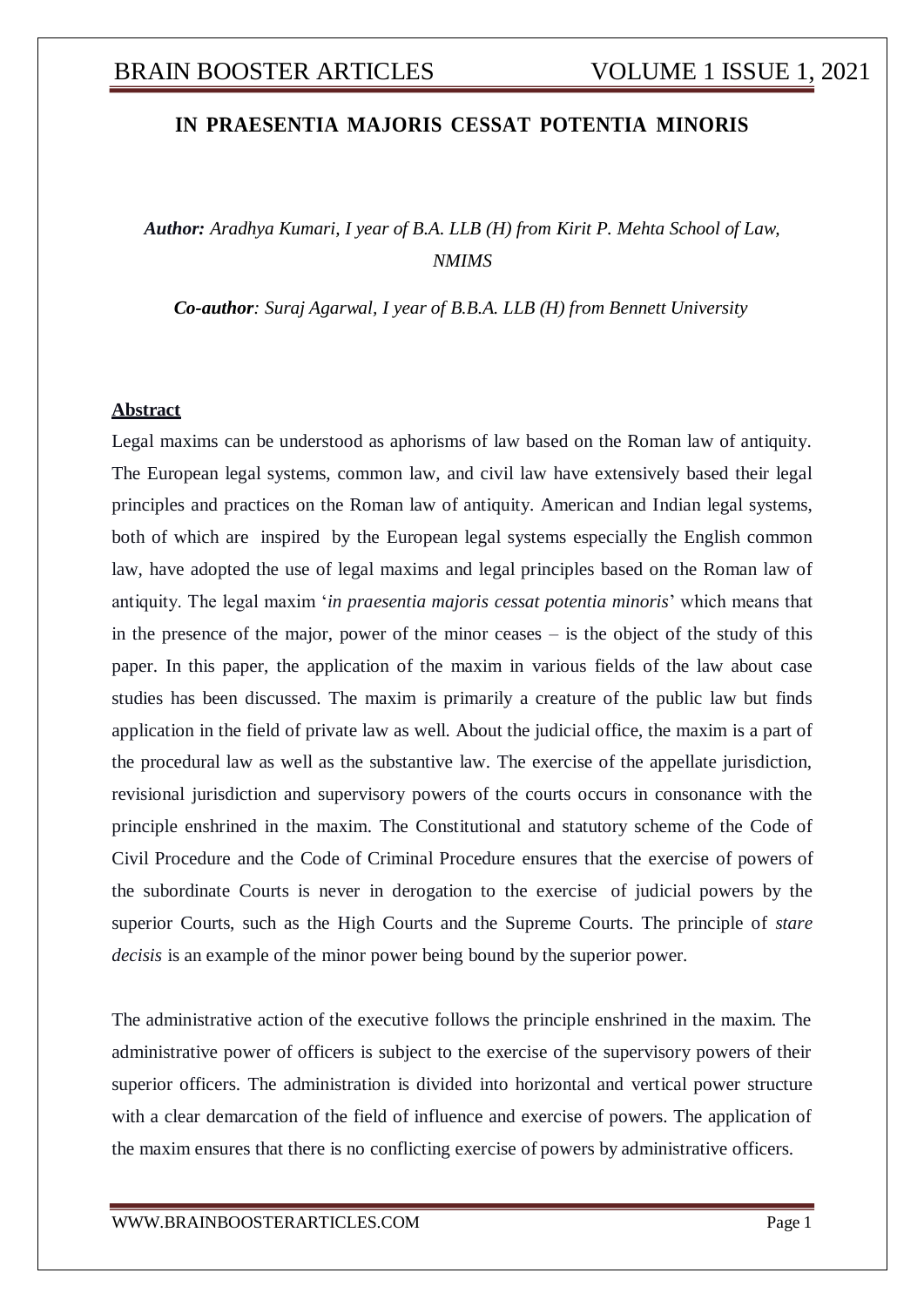The exercise of the powers of delegated legislation is subject to the overall control of the delegating authority and the principal statute. In the case of private rights, a superior right or title defeats an inferior or imperfect right or title. The maxim helps determine the order of precedence in case of contemporaneous or concurrent exercise of power by different authorities.

### **Introduction**

The maxim '*in praesentia majoris cessat potentia minoris*' means that in the presence of the major, the power of the minor ceases.<sup>1</sup> This maxim is often alternatively stated as '*in praesentia majoris potestatis, minor potestas cessat*' which means that in the presence of the superior power, the minor power ceases.<sup>2</sup> This equitable maxim finds application in cases of hierarchical or vertical arrangements of rights, powers or obligations. The maxim helps in determining the operational controller in a given case where multiple subjects or actors are acting in respect of the same subject matter. The maxim has application in the matters of public and private law. Various law dictionaries quoting the maxim and its meaning citea single source.<sup>3</sup> The maxim has rarely been quoted in juridical pronouncements and legal scholarship in full, however, the guiding principle can be observed in a wide range of cases. To study the operation of the maxim in various fields of the law and understand its concept and function, the use of illustrations and case laws can be very illuminating.

### **Judicial Office**

The system of administration of justice in most common law and civil law jurisdictions is a hierarchical one. There is a vertical arrangement of courts that determine the scope of exercise of judicial functions. In India, the Supreme Court of India is at the head of the judicial organ of the state. The Supreme Court acts as the final arbitrator of legal rights in India. Its pronouncements creating precedent binding on all the High Courts and subordinate courts in India.<sup>4</sup> The various High Courts exercise the power of superintendence on all the Courts subordinate to them in their respective jurisdictions.<sup>5</sup> The powers of the appellate courts and the revisional courts allow them to reverse the orders of the subordinate court.

<sup>&</sup>lt;sup>1</sup> Black's Law Dictionary 5315 (8th ed. 2004).

<sup>2</sup> Id.

<sup>3</sup> Jenk. Cent. 214. See *id.*

<sup>4</sup> Const. Ind. art 141.

<sup>5</sup> Const. Ind. art 227.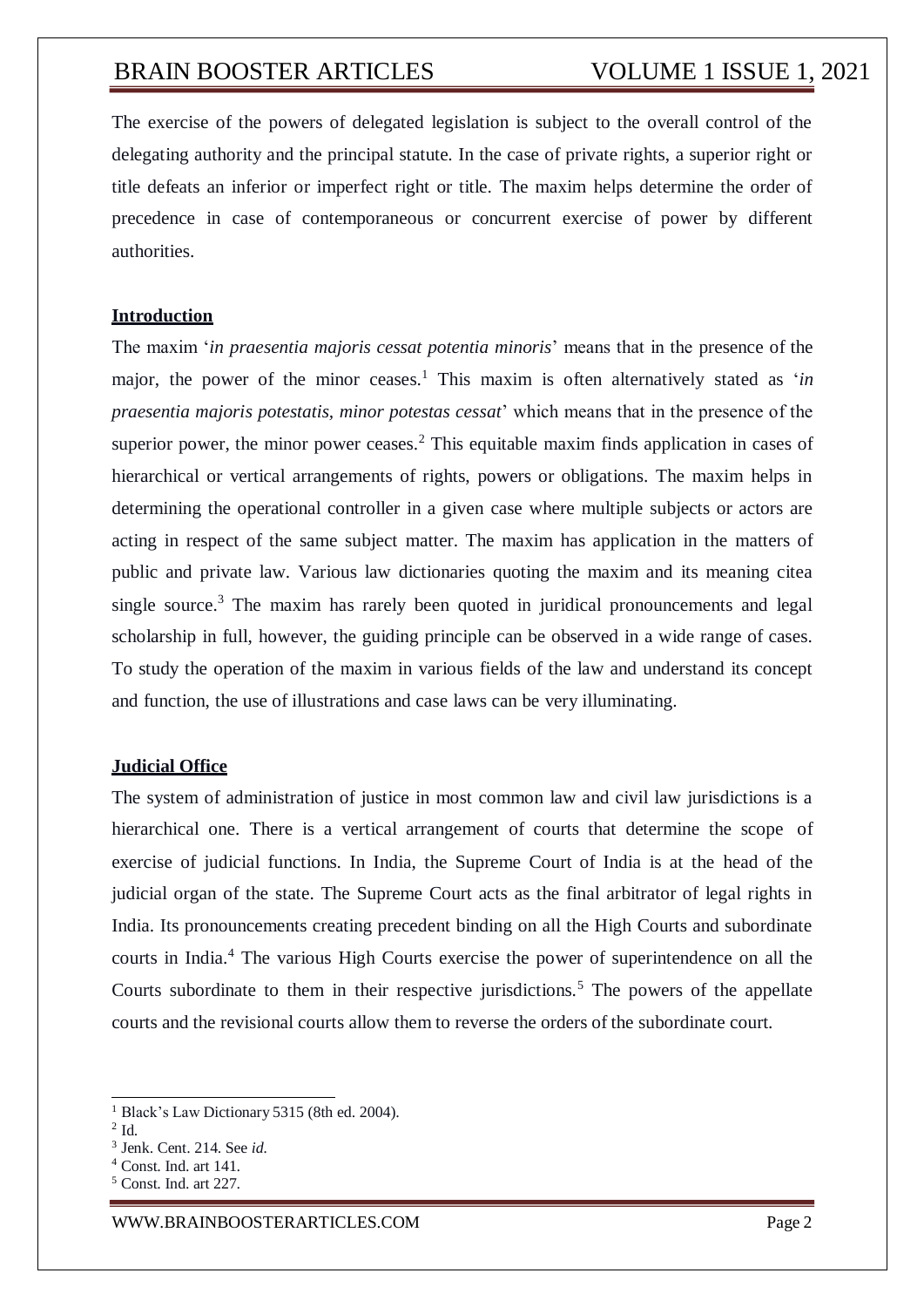It is a settled principle of procedural law, both civil<sup>6</sup> and criminal<sup>7</sup>, that a judicial proceeding at the first instance is to be brought before the lowest grade court competent to try it. However, if a subordinate and superior court proceed with the same subject matter it can lead to situations where the two proceedings result in different outcomes which would be an absurdity. The rule of res sub judice<sup>8</sup>, orders of stay under other provisions of the Code of Civil Procedure, 1908, the writs of prohibition and certiorari, and orders under Section 397 and Section 482 Code of Criminal Procedure, 1973; all exist to guard against such an eventuality. Nevertheless, mere pendency of some application regarding the case before a superior court will not ipso facto act as a stay on the proceedings before the lower court and will not stop the subordinate court from exercising its powers. Where the application pending before the superior court is regarding an ancillary or merely procedural aspect of the case, a stay in proceedings will be contrary to the right of speedy justice. The subordinate court can proceed with proceedings regarding the presentation of evidence and submission of arguments. The final decision would be subject to the decision of the superior court.

### **Case Study**

## *Director of Settlements, Andhra Pradesh, and Others v. M.R. Apparao and Another<sup>9</sup>*

The case involved principles emanating from Article 141 of the Constitution of India. In the instant case, the appellants had assailed a decision of the High Court of Andhra Pradesh relating to the issue of the writ of mandamus. The High Court had issued a writ of mandamus in favour of the respondents based on the fact that its earlier decision directing payment of compensation in favour of the respondents had not been contested in appeal and therefore, a right vested in the respondents. The appellants had contended the Supreme Court had reversed the decision on the basis which the High Court had originally awarded compensation. Therefore, the right of the respondents to compensation was defeated. The respondents contended that their right was protected by res judicata.

The Supreme Court inter alia had to determine whether its decision reversing an earlier case would apply to the case of respondents or would the respondents benefit from the principle of res judicata.

<sup>6</sup> C. P. C. §15 (1908).

<sup>7</sup> Cr. P. C. §177(1973).

<sup>8</sup> C. P. C. §10 (1908)

<sup>9</sup> AIR SC 1598 (2002)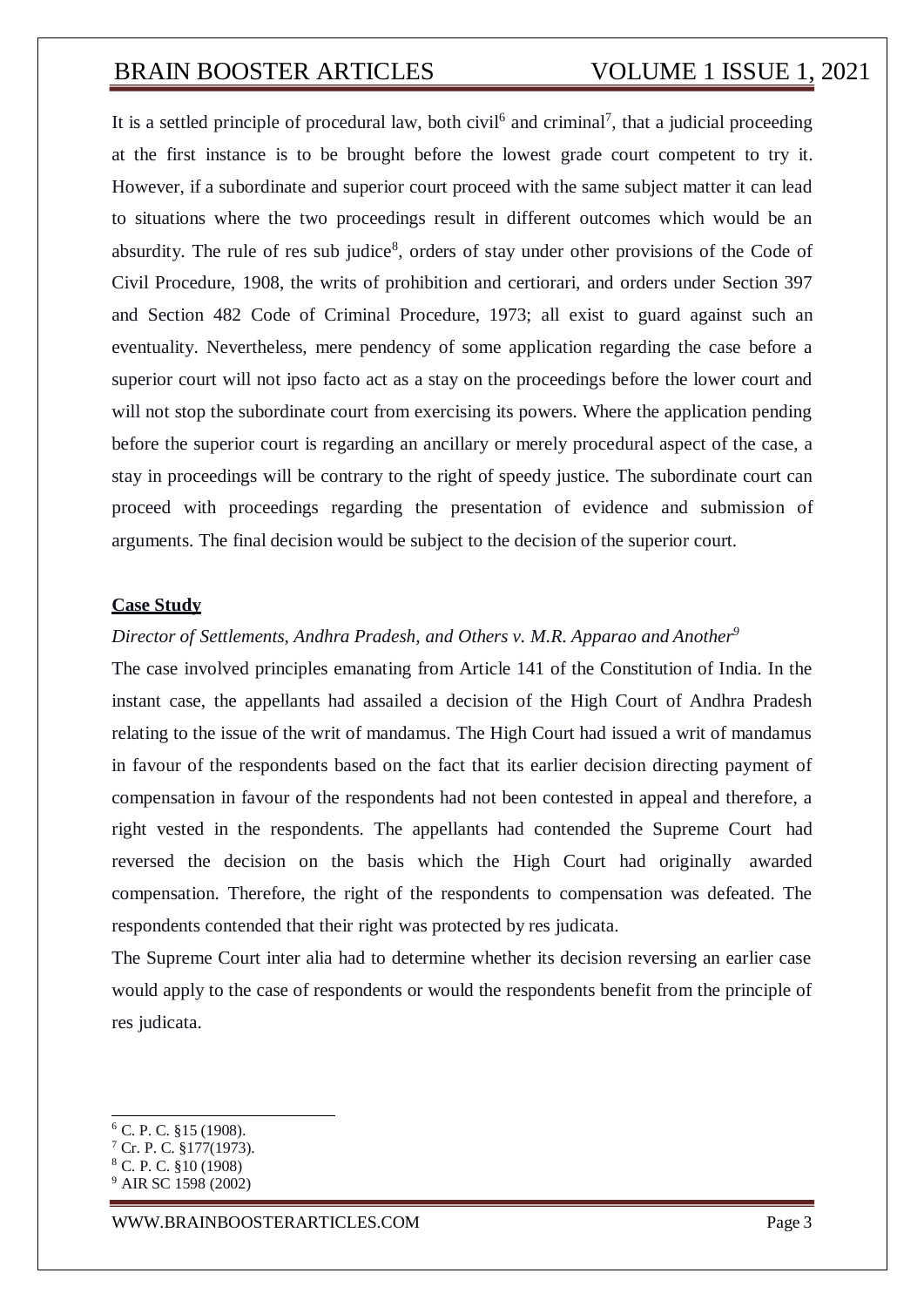tracks in respect of the specific subject matter.

The Supreme Court held that a decision reached by the Court upon merits and answering a question of law would amount to settled law within the ambit of Article 141. By Article 141, all the High Courts and Subordinate Courts in India are bound to follow the law as laid down by the Supreme Court. The doctrine of *stare decisis* means that lower courts are precluded from going into merits of questions of law that have been settled by the Supreme Court. The appellate jurisdiction, revisional jurisdiction and the supervisory powers of the Supreme Court and the High Courts all embody the maxim *in praesentia majoris cessat potentia minoris*. In application of these, the powers of the subordinate courts are stopped in their

## **Administrative Action**

The modern bureaucracy is based on a carefully maintained hierarchy of civil servants and a chain of command which determines the power and responsibility vesting in respective posts. For the convenience of administration, the executive power of the state is delegated and vested in its officers. Nevertheless, a Superior Officer, as a matter of general rule has all the powers of his subordinates alongside the power to supervise said subordinates. Section 36 of the Code of Criminal Procedure, 1973 is an example of such vesting of power in the superior police officer.<sup>10</sup> The Service Rules notified by the Union Government and respective State Governments have provisions detailing the nature and extent of supervisory powers vested in the superior public servants.

The supervisory power vested in superior officers means that they have the power to countermand the exercise of the executive power by their subordinates. The superior officers are vested with the power to ensure that their subordinates act by the law. To that effect, they have the power to reverse the abuse of power, the irregular exercise of power or non-exercise of power by the subordinate officers. Furthermore, they can initiate disciplinary action against the erring subordinates.

## **Delegated Legislation**

The rigours of modern times are such that the ordinary legislatures, the Parliament and the State Legislatures, are often ill-equipped to deal with many matters in a timely and effective fashion. In consideration of the ease of administration certain legislative power is often

<sup>10</sup> Cr. P. C. §36 (1973).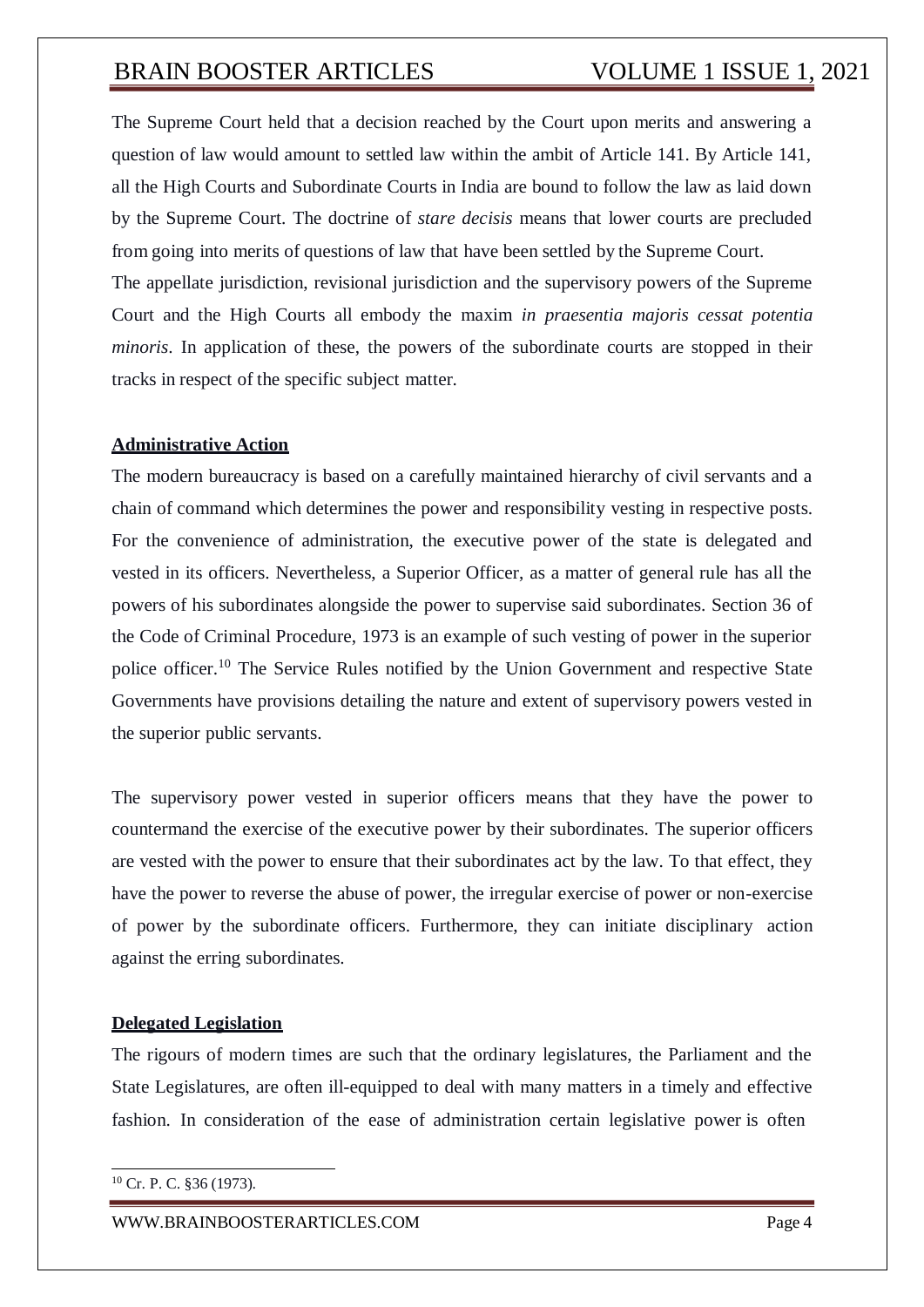delegated to the executive, Union Government or respective State Government, with the appropriate legislature retaining overall control and supervision. In the case of delegated legislation, there is the provision in the principal statute itself to allow for the exercise of powers under the statute by the appropriate Government. The Government is answerable to the legislative body for its exercise of power and the legislature can ratify or disallow the exercise of the delegated power. The Central Excise Act, respective State Excise Acts, Registration Act 1908, and many other statutes have a provision allowing for delegation of power. Nevertheless, the exercise of all delegated powers is always subject to the principal statute and the delegating authority's overall control.

## **Proprietary Rights**

The modern laws have created a vast bundle of rights in movable and immovable property that can be transferred or assigned by contract between the parties that defy the traditional concept of ownership and possession. The recognition and development of intellectual property rights have expanded our understanding of proprietary rights and created a new field for the operation of the maxim *in praesentia majoris cessat potentia minoris.*

Under property law, an owner of a property has the absolute right of transfer subject to certain restrictions imposed by the law. The contract law allows parties to create rights and liabilities among themselves by agreement subject to certain restrictions imposed by the law. The parties can create contracts in respect of properties in such a manner to separate their ownership from their exploitation. While in most cases the contracts can stipulate for all the contingencies, the courts are called upon to resolve disputes that arise due to some lacuna in the contract or a difference in interpretation of the provisions of the contract. Section 10 of the Transfer of Property Act, 1882 which deals with condition restraining alienation, and Section 11 of the same which deals with restriction repugnant to interest created by way of the exceptions carved out give effect to the principle *in praesentia majoris cessat potentia minoris* as they protect the rights of the owner from the exercise of rights of the lessor/tenant.

### **Case Study**

*IPRS v. Eastern India Motion Pictures<sup>11</sup>*

[WWW.BRAINBOOSTERARTICLES.COM](http://www.brainboosterarticles.com/) Page 5

<sup>11</sup> 2 SCC 820 (1977)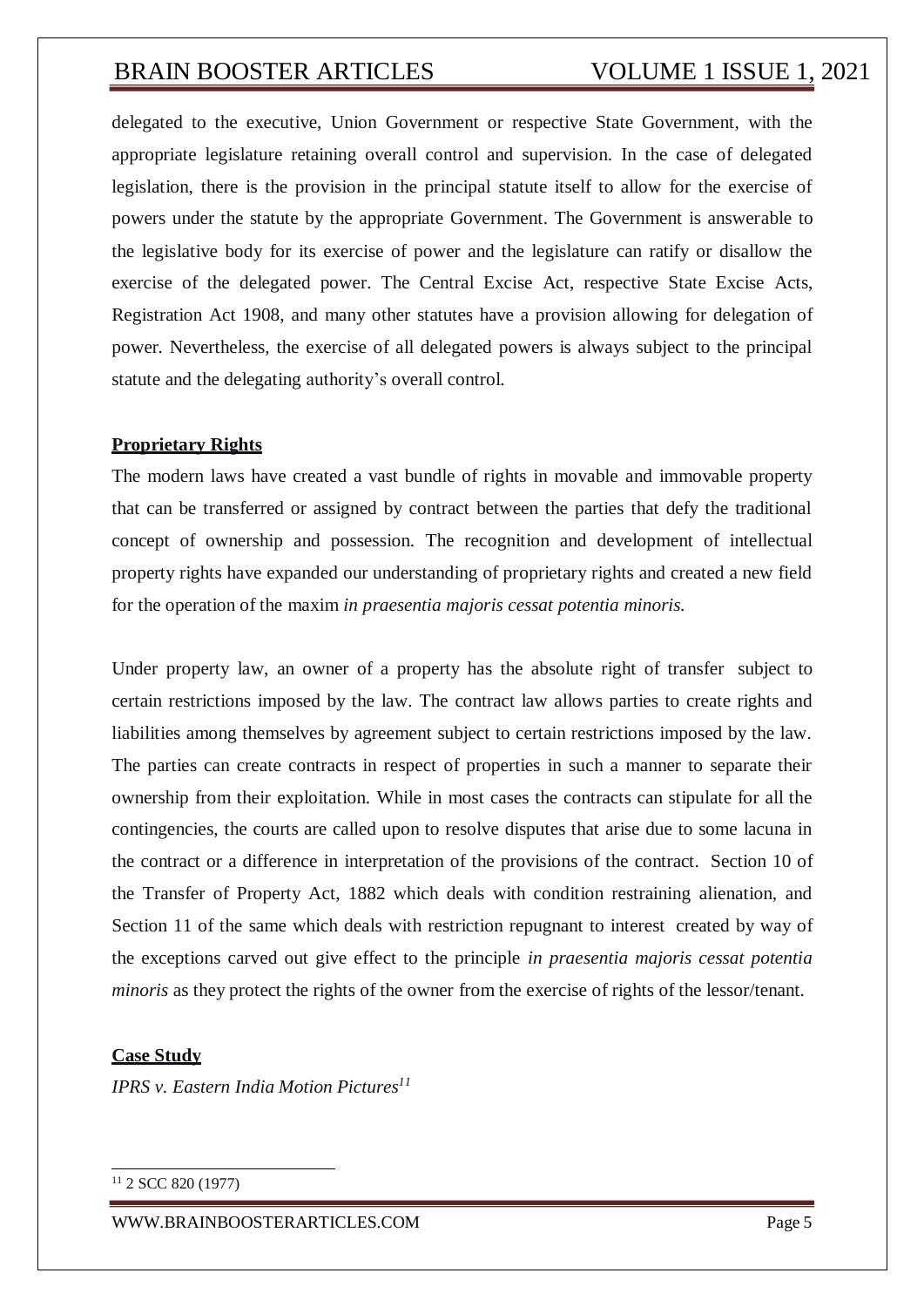This case involved the conflict between the intellectual property rights of the producers of cinematographic films, and composers and lyricists contracted by them for creating the soundtrack for the movies. The Indian Performing Rights Society had claimed copyright to several songs and claimed licence fees and royalties upon the public performance of the copyrighted songs. The Association of Cinematographic films objected to this before the Copyright Board. The parties finally found themselves before the Supreme Court. There are statutory rights vested for the economic exploitation of a copyrighted product, and separately there is a moral right in being accredited with the creation of a copyrighted product.

The issues before the Court were: whether the future or existing rights of composers and lyricists could be assigned under the provisions of the Copyright Act; and whether the producer of a cinematographic film can defeat the right of a composer by engaging him. The Court found that the Copyright Act permitted the assignment of existing and future rights of the composer. Furthermore, the Court held that if the producer hires for valuable consideration a composer or a lyrist to compose music or write songs to be incorporated in a film, the copyright would vest in the producer and he could defeat the rights of a composer or a lyrist. Thus, the producer by engaging a composer for consideration is vested with the superior right which defeats the right of the composer.

### **Relevance of the Maxim in present time in India**

In India, the maxim *in praesentia majoris cessat potentia minoris* sees application in public and private law. On the judicial side of things, the hierarchy of courts is strictly enforced and the principles of stare decisis, res sub judice, appellate jurisdiction, revisional jurisdiction, supervisory powers and writs of prohibition and certiorari are examples where the superior authority of the High Courts and the Supreme Court restrains the exercise of the judicial power of the subordinate judiciary. The power of the Union Government and the State Governments to frame rules under the Constitution and various statutes is ultimately subject to the overall control and authority of the originating legislature, the Parliament and the State Legislature, as the case may be. Furthermore, in cases of legislation on the matters of the Concurrent List of the Seventh Schedule of the Constitution of India the exercise of legislative powers by the state legislature is subject to the power and authority of the Parliament. The public servants are subject to a strict hierarchy of posts where subordinate officers are under the constant supervision of the superior officers.